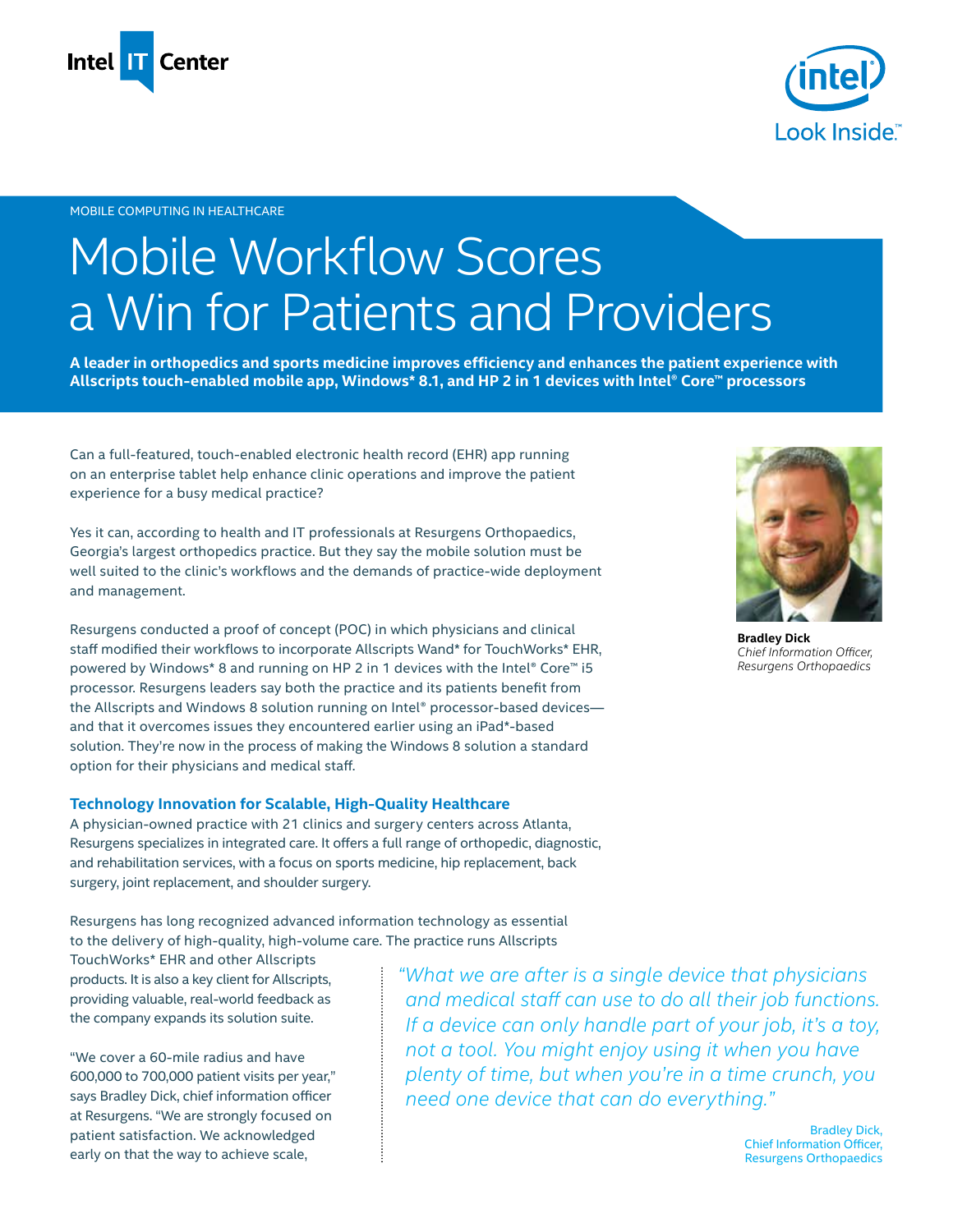

# **At a Glance**

#### **Project**

• Explore the potential for a touch-enabled, mobile EHR app with Windows\* 8 and Intel<sup>®</sup> processor-based devices to improve efficiency, patient care, and IT support

#### **Accomplishments**

- Conducted a POC in which physicians, PAs, and MAs incorporated Allscripts Wand\* for TouchWorks\* EHR, powered by Windows and Intel-based tablets, into their ambulatory care workflows
- Demonstrated diverse benefits and gained experience that will pave the way to smooth deployment

#### **Lessons Learned**

- Recognize the need to innovate. Have an ongoing team of clinical and IT staff to identify opportunities.
- Identify everyday bottlenecks that affect provider efficiency, clinic operations, or the patient experience. Then look at how mobile technology can help.
- Look beyond physician productivity. Streamlining the workflows of clinical staff can help make better use of the physician's time.

provide the best possible care, and deliver a great patient experience is to invest in technology."

Dick's team proactively investigates new health IT solutions, and was quick to identify mobile computing's potential to improve clinician workflows. When Allscripts introduced its first iPad EHR app, some clinicians began to experiment with it. But they soon encountered its limitations.

Working within the iOS\* environment, clinicians could not access all the applications and functionality that were essential to their workflows. They could take clinical notes on the iPad, for example, but had to leave the patient room and go to a stationary PC to schedule follow-up appointments, order diagnostic images, or print reports. Instead of saving time and energy, this added extra steps, frustration, and time, and interrupted the flow of the patient encounter.

In another drag on productivity, moving between the iPad and the PC required logging in and reopening the patient's chart. "If you're seeing 60 patients a day and logging in takes 30 seconds, that's half an hour a day that you're not seeing patients," says Dick. "That's not going to work."

The iPad-enabled workflows also meant that patients had to line up at a central registration desk to schedule follow-up visits and complete the checkout process. This step took more of their time, and if other patients were waiting to check out, it presented a risk of privacy and compliance violations.

"What we are after is a single device that physicians and medical staff can use to do all their job functions," Dick says. "If a device can only handle part of your job, it's a toy, not a tool. You might enjoy using it when you have plenty of time, but when you're in a time crunch, you need one device that can do everything. We liked the mobility the iPad gave us, but we really needed to solve those workflow problems."

#### **A Simpler, More Powerful Solution**

For the proof of concept, Resurgens used a new version of the Allscripts EHR app designed for Windows 8 and Intel processor-based devices. "We rethought every aspect of the product and the user's interaction to take advantage of all the power available in the Intel and Windows 8 environment," says Stanley Crane, chief innovation officer at Allscripts. "We reimagined how the user would interact with the EHR, and redesigned the user interface to use touch and all the other navigational capabilities. We provided intuitive new controls, so it's easier and faster to enter data and navigate the app. The product is simpler and more powerful to use, and the Windows and Intel environment gives users additional flexibility."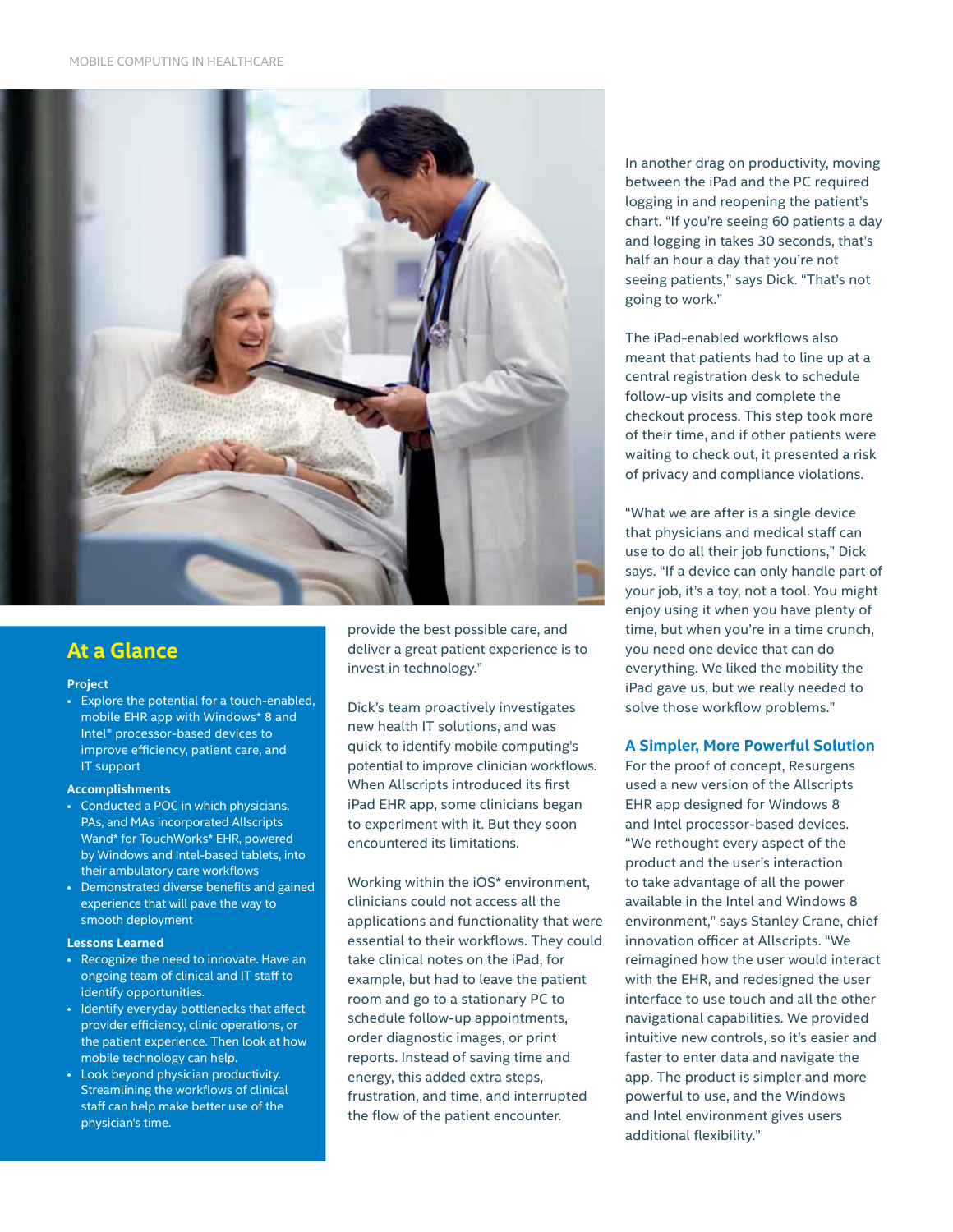*F* The tablet lets you minimize time and maximize effort, and patients like it. That's what we're all about. I think anyone *who is open to change and gives it a try, once they use it, they're going to love it. They will not want to do without it."* 

To see how well the new solution addressed the issues Resurgens encountered in the iPad environment, the practice deployed HP EliteBook\* Revolve\* 2 in 1 devices at a sports medicine clinic and a foot and ankle clinic. Users included physicians, physician assistants (PAs), and medical assistants (MAs.) The HP Revolve 2 in 1 devices are lightweight notebooks that rotate to become tablets.

POC users found the Intel Core i5 processors in the devices delivered ample performance. The systems responded instantly to a swipe, tap, or keyboard command. Digital images-an essential part of the orthopedics tool set-were crisp and sharp.

In the Windows and Intel environment, users could run both the full TouchWorks EHR application and the touch-enabled app on their devices, moving between them with just a swipe. Users could also access the full range of Microsoft Windows 8 applications, including Microsoft Office. Plus, using a virtual desktop interface (VDI) capability enhanced by Intel's hardware-assisted virtualization capabilities, they could quickly and securely access applications that would not otherwise be available. They could easily switch between touch and keyboard data entry to suit their workflow requirements and personal preferences.

This expanded functionality turned the 2 in 1 devices into true productivity tools. "Users don't have to log in and out every time they leave the app," explains Treves Wynn, clinical applications manager at Resurgens. "They have all

the mobility, and they don't have to leave the patient and go to a different system to complete their workflow. It just becomes so easy-they swipe back and forth between the VDI environment and the Wand app, and everything is right there for them."

Tony Griggs, OPA-C, Physician Assistant, Resurgens Orthopaedics

The benefits are significant. "This not only makes the staff more productive, but it means the patient can complete the discharge and checkout processes right in the room and not be having dialogue in more public areas," Wynn says. "It relieves the bottleneck at the checkout station, and does a better job of protecting the patient's privacy."

## **'They're Going to Love It'**

Tony Griggs, an orthopedic physician's assistant-clinical (OPA-C) and 20-year Resurgens veteran, participated in the POC and quickly grew to love the new app. Before the POC, Griggs was a minimal user of technology. Instead, an MA captured data on paper and transferred it to the EHR.

"Tony was an unforeseen champion," Wynn says. "We gave him the Revolve device, and pretty soon he was entering the data himself and taking ownership of the patient for the duration of the visit other than the actual time with the doctor. This allowed for a more free-flowing

# Key Technologies

- HP EliteBook\* Revolve\* 2 in 1 devices with the Intel® Core™ i5 processor and hardware-enhanced virtualization
- Allscripts Wand\* for TouchWorks\* EHR, powered by Windows\*
- Allscripts TouchWorks\* Electronic Health Record
- Allscripts Practice Management\*
- Windows 8 Enterprise
- VMware Horizon View Client for Windows\*

interaction with the patient and freed up some of the MA's time. Tony went 20 years without using technology, and within a few weeks, he was at a point where he felt lost without it. That speaks volumes about the power of this solution."

Griggs appreciates both the solution's productivity benefits and its ability to help him improve the patient relationship. "This tablet gives you the PC feel, which is great," Griggs says. "But it's better than a stationary PC monitor because you can face the patient. You can put the tablet anywhere you want, and turn the tablet any way you want. You and the patient can look and talk at the same time. But it's very mobile-it weighs less than three pounds."

Griggs finds the tablet solution helps him engage patients and relieve their anxieties. "There's always an element of fear involved in going to the doctor," he says. "When I come into the room with the tablet, right away patients are curious. They're impressed, and they like that I have this cool device. I sit with them, show them their X-rays, and start entering their data. They start interacting with the technology right along with me.

*<del>"The more engaged the patient is, the better the outcomes.*</del> *When you use the tablet to show people, 'Here's your X-ray. Here's where I see the problem. Here's what we need to do,' they are much more engaged.*"